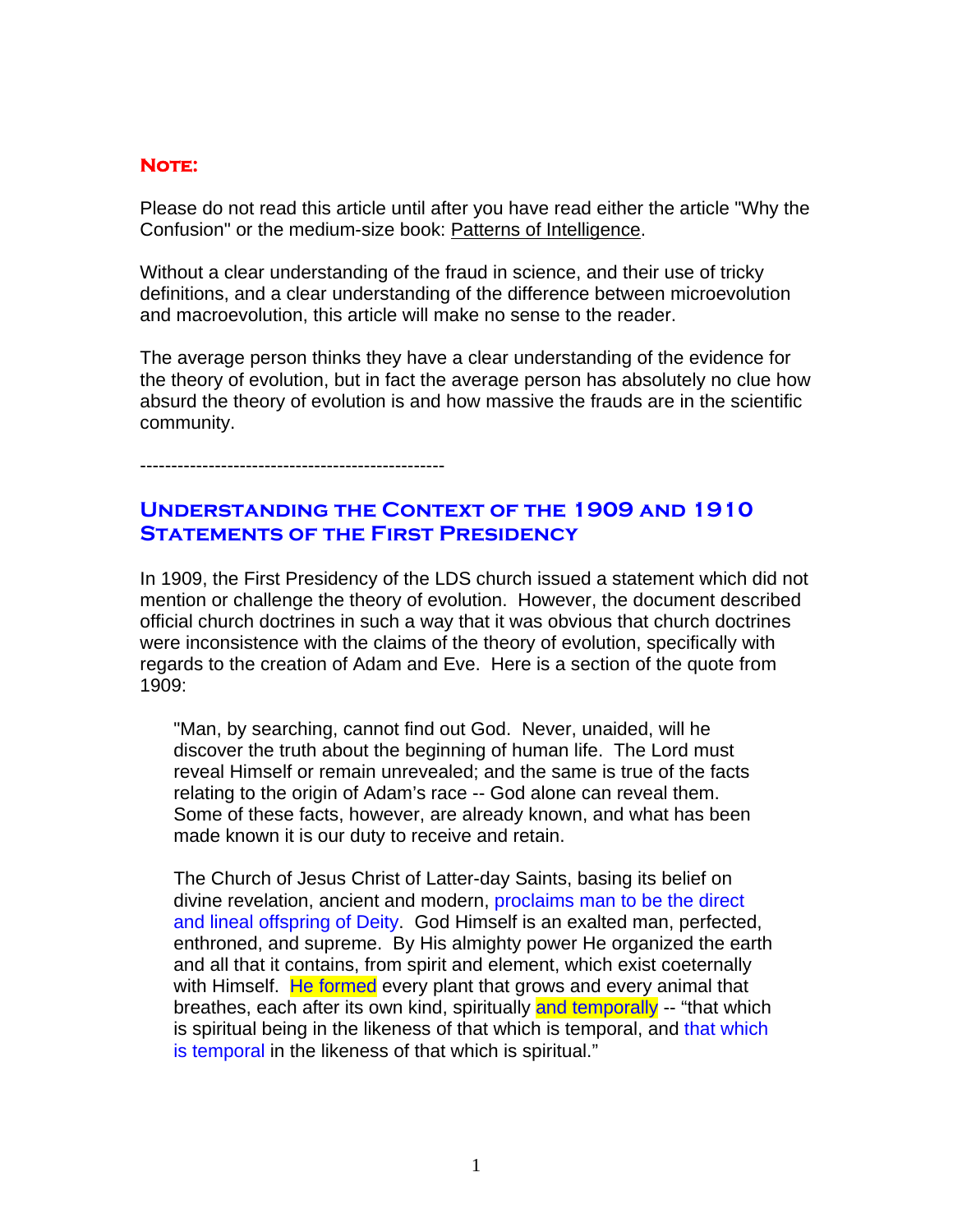He made the tadpole and the ape, the lion and the elephant, but He did not make them in His own image, nor endow them with godlike reason and intelligence. Nevertheless, the whole animal creation will be perfected and perpetuated in the Hereafter, each class in its "distinct order or sphere," and will enjoy "eternal felicity." That fact has been made plain in this dispensation (see D&C 77:3).

Man is the child of God, formed in the divine image and endowed with divine attributes, and even as the infant son of an earthly father and mother is capable in due time of becoming a man, so the undeveloped offspring of celestial parentage is capable, by experience through ages and aeons, of evolving [i.e. eternal progression] into a God."

"The Origin of Man" Joseph F. Smith, President (plus the rest of the First Presidency), November, 1909

This statement does not mention the theory of evolution or Darwin. It is a completely positive statement of church doctrines which is just as accurate today as it was then.

However, it does challenge the theory of evolution by clearly stating that human spirits are the children of God ("proclaims man to be the direct and lineal offspring of Deity") and that all species were created spiritually and temporally by God.

Of course, it is our sprits that are literally the children of God, and our physical bodies are the children of our parents and we are descended from Adam and Eve.

Note that our spirit body may have a great deal of influence over the design, creation and appearance of our physical body. This is evident from the above quote: "... that which is temporal in the likeness of that which is spiritual."

There is little doubt that many people interpreted the document as an attack on the theory of evolution, even though it did not mention Darwin or his theories.

The "scientific evidence" for evolution in 1909 (e.g. the beaks of Darwin's finches) were totally from microevolution, but the concepts of microevolution and macroevolution did not exist until after 1953, long after 1909. Thus, from the perspective of a scientist, in 1909, the theory of evolution had massive amounts of evidence to support it. And this is an important concept to remember.

Darwin claimed that species "evolved" slowly over many, many years. There was clearly physical evidence of his claims based on his scientific travels and research.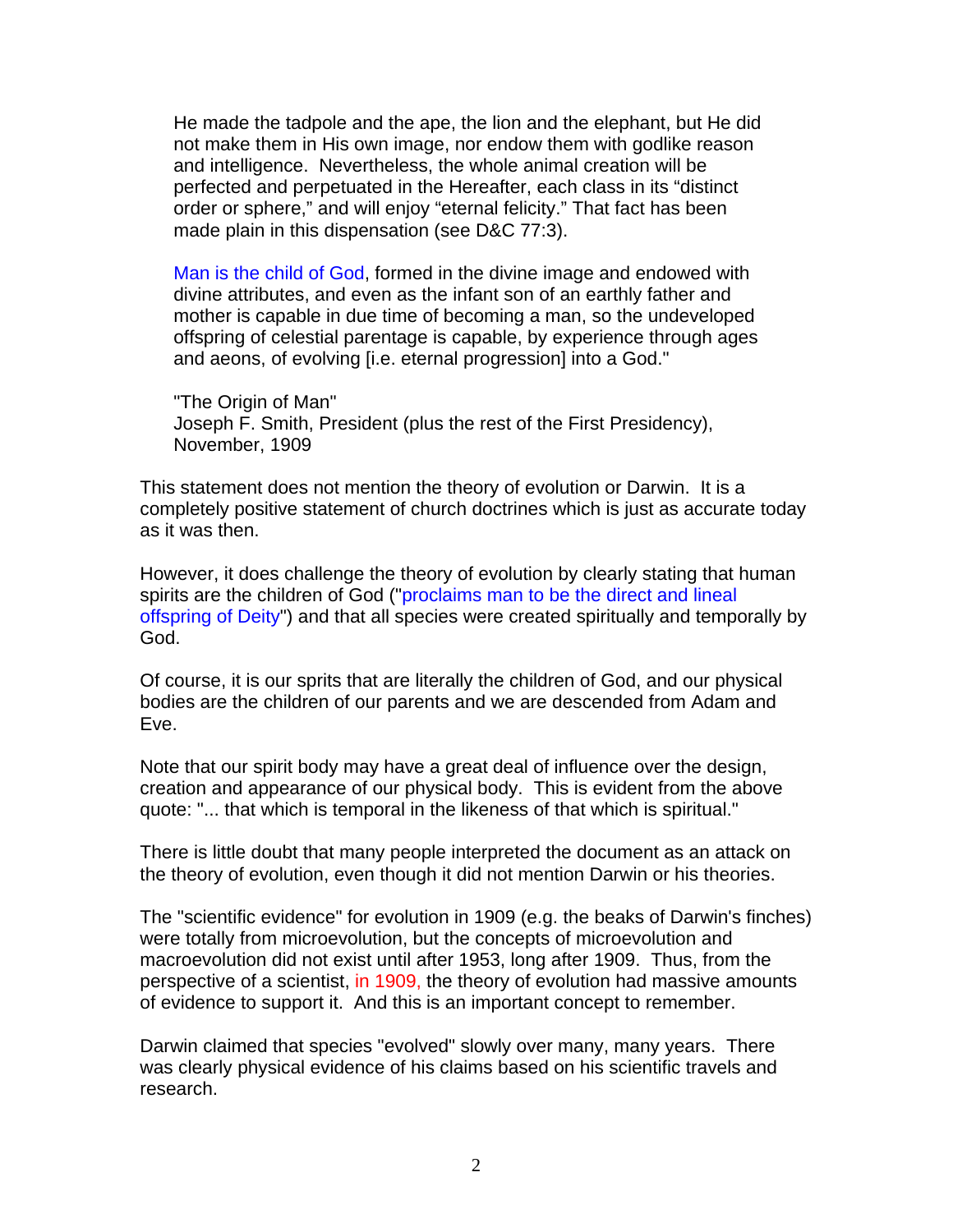Enough fossils and the forms of living animals existed in 1909 to provide significant support for the claims of the theory of evolution.

What was missing in 1909 was an understanding of DNA and the concepts of microevolution and macroevolution. The discovery of DNA in 1953 completely changed (or should I say: should have changed) the evolution debate.

Darwin used his evidence to claim that the human race was not created by God, but evolved from more primitive species, even though he did not specifically claim human evolution in his first book.

Darwin did not think that people were ready for the concept of human evolution when he wrote his first book. Later, he wrote a second book, The Descent of Man, which mentioned human evolution and which was also published long before 1909.

Thus, by 1909 it was well established in society, and believed by many people, that the account of Adam and Eve in the Bible was symbolic (at best) or fraudulent (at worst) and that humans evolved from apes and had not been created by the hand of God.

It is important to understand that this was the position of science the church members in 1909 had to deal with. There was no scientific proof that evolution (i.e. macroevolution) was false because DNA had not yet been discovered!!

The church members had a testimony of their prophets, but they were likely also exposed to seemingly valid scientific evidence of evolution (i.e. valid in 1909 because DNA had not yet been discovered) because of Darwin's claims and the evidence both in fossils and in nature.

Thus, church members had valid evidence from both sides of the fence, so to speak.

DNA had not been discovered by 1909, thus the concepts of microevolution versus macroevolution were not understood, so there was no reason to criticize the scientists in 1909 or even 1950 for believing in the theory of evolution. The claims of evolutionists were perfectly correct in their logic and conclusions insofar as the physical evidence that existed; combined with their total lack of understanding DNA.

Thus, some church members were likely torn between two worlds, the world of science and the world of religion, both of which seemed to be true.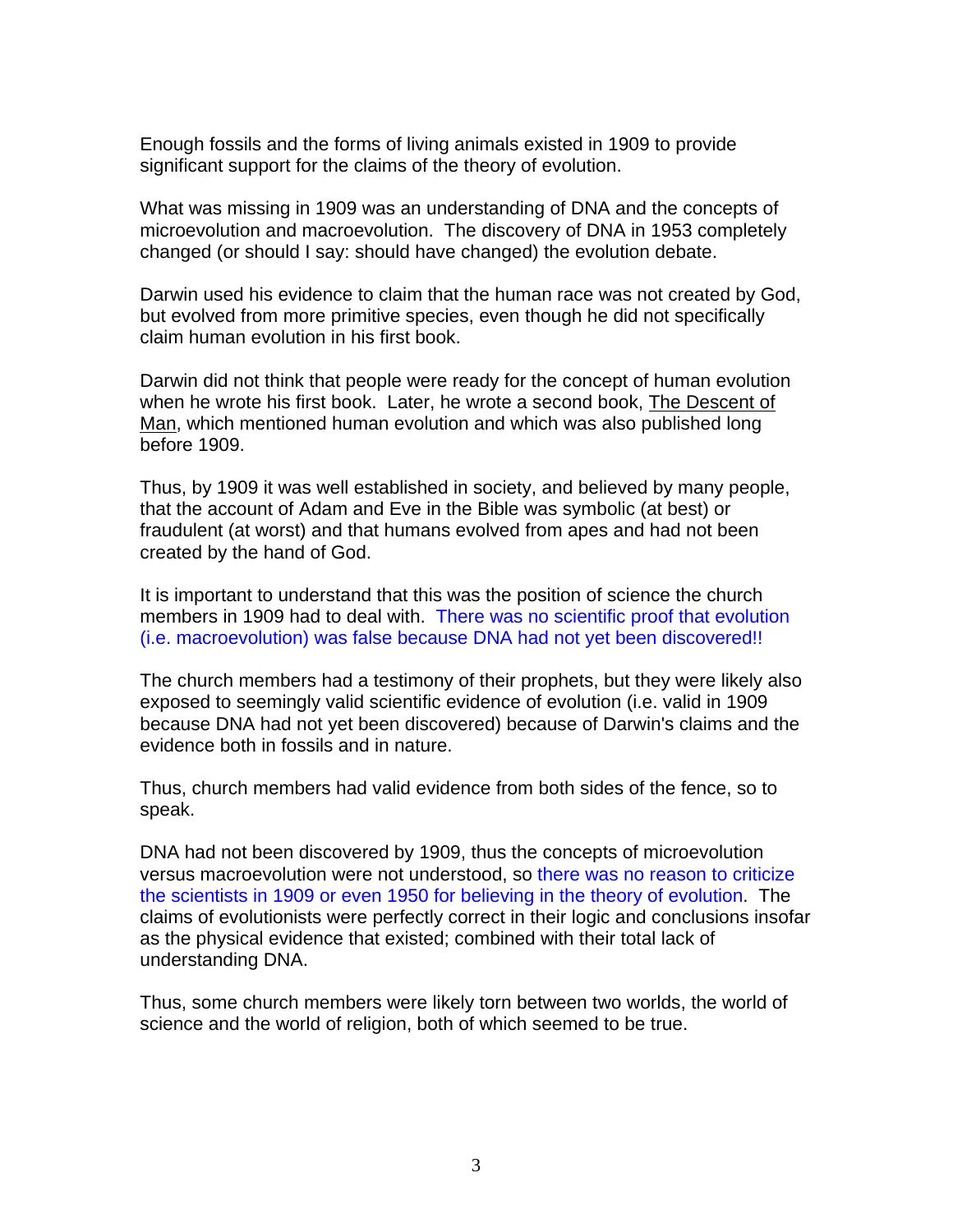Note that in the above quote, in 1909, the First Presidency comes out and clearly discounts the theory of evolution as an option to explain Adam and Eve, but the quote does this without a frontal attack on, or criticism of, the theory of evolution.

What were the church members to do?

Perhaps to prevent a schism in the church, where the evolutionists had valid evidence (because DNA has not yet been discovered), which schism could possibly divide the church, in 1910 the First Presidency came out with another statement:

"Whether the mortal bodies of man **evolved** in natural processes to present perfection, through the direction and power of God; whether the first parents of our generations, Adam and Eve, were **transplanted** from another sphere, with immortal tabernacles, which became corrupted through sin and the partaking of natural foods, in the process of time; whether they were **born** into mortality, as other mortals have been, are questions not fully answered in the revealed word of God."

President Smith provided three options for the origin of man. None of them were Darwinian evolution in the sense of accidents being the cause of human beings (Darwin rejected the existence of Adam and Eve). Rather, the presidency said that evolution, which was one of the options, if it were true, was directed by God.

The quote also clearly professes the existence of Adam and Eve as real people and as our ancestors. The theory of evolution denied that Adam and Eve were created by God and in a sense this is a denial that they ever existed.

Remember, DNA had not been discovered in 1909 or 1910 or even 1950, so there was no scientific proof that evolution was false.

The above quote totally rejects the theory of evolution, as explained by Darwin, because it does not include any option that humans descended from apes by a series of accidents and natural processes!!

The quote gave no credibility to any Darwinian accidents in nature.

The First Presidency statement did not totally reject that humans descended from apes, only that if they did, God was responsible for it happening. This is why I said that "accidents" were not an option.

When the quote talks about "natural processes" it also states that these natural processes, if they occurred, occurred "through the direction and power of God."

Thus, a member of the church could now think of "evolution" as being a valid scientific theory (because there was valid scientific evidence from microevolution,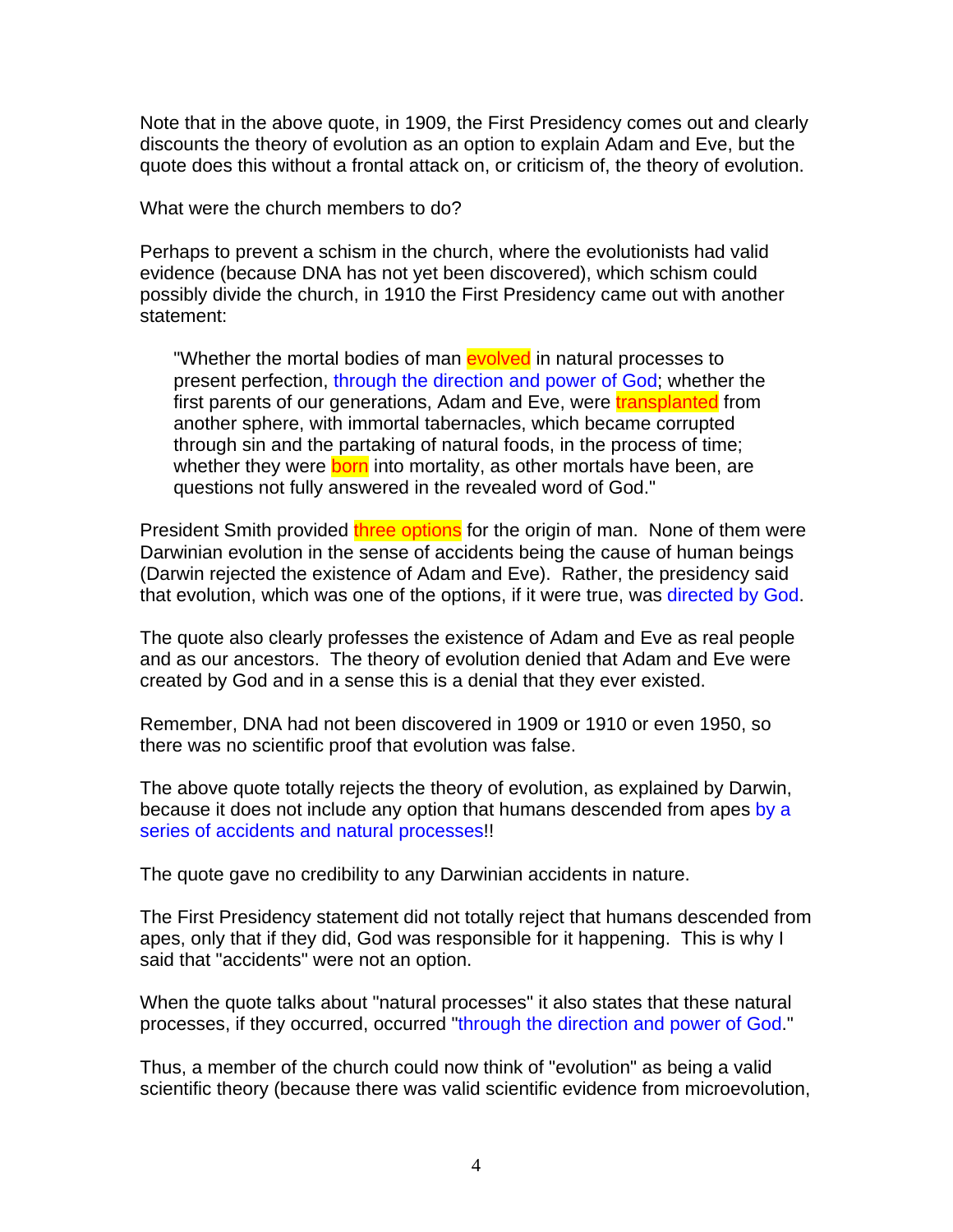but no one knew the difference between microevolution and macroevolution), but that if that is what happened, it was directed by God, not accidents of nature.

Thus, the accidental "evolution" of Darwin was discounted without a frontal attack on his character or his theory.

It was not until after 1953 that scientists could clearly delineate between "microevolution" (which is true science) and "macroevolution" (which is false science). Actually, even in 1953 scientists were far from being able to differentiate between "microevolution" and "macroevolution."

Thus, in 1910 (and until today) examples from "microevolution" were being touted as a "proof" of evolution!! In fact, the beaks of Darwin's finches, as one of many examples, which preceded 1910 by many years, seemed to be a "proof" of evolution because DNA was many years from being discovered.

Thus, there were probably many members of the church who believed in the theory of evolution. These members were not to be criticized because the establishment scientists had not committed fraud (well, in some cases they did, but even if they hadn't it would not have made a significant difference) in coming to their conclusions.

The response of the First Presidency prevented any type of schism in the church by giving those members, who believed the scientific claims of the day, a chance to believe in the theory of evolution, but only to reject the mechanism by which evolution happened.

Some might think that the church "gave in" to the theory of evolution.

I disagree. I think the church was in a paradoxical situation and had to be very delicate in dealing with the situation.

Heavenly Father certainly knew that Darwinian evolution was scientific nonsense, because He was the Creator. But the scientific evidence in 1909 for evolution was perfectly valid and believable and was not significantly founded on fraud.

The church clearly did not want to lose any member of the church to the theory of evolution because the evidence of the day was scientifically valid, given what scientists knew at the time. Nor did the church want the members to think that Darwin was right in the sense that the creation of human beings was the result of accidents in nature.

Remember, there was clear and valid scientific evidence for the theory of evolution in 1909 without any dishonesty on the part of the scientific establishment!!!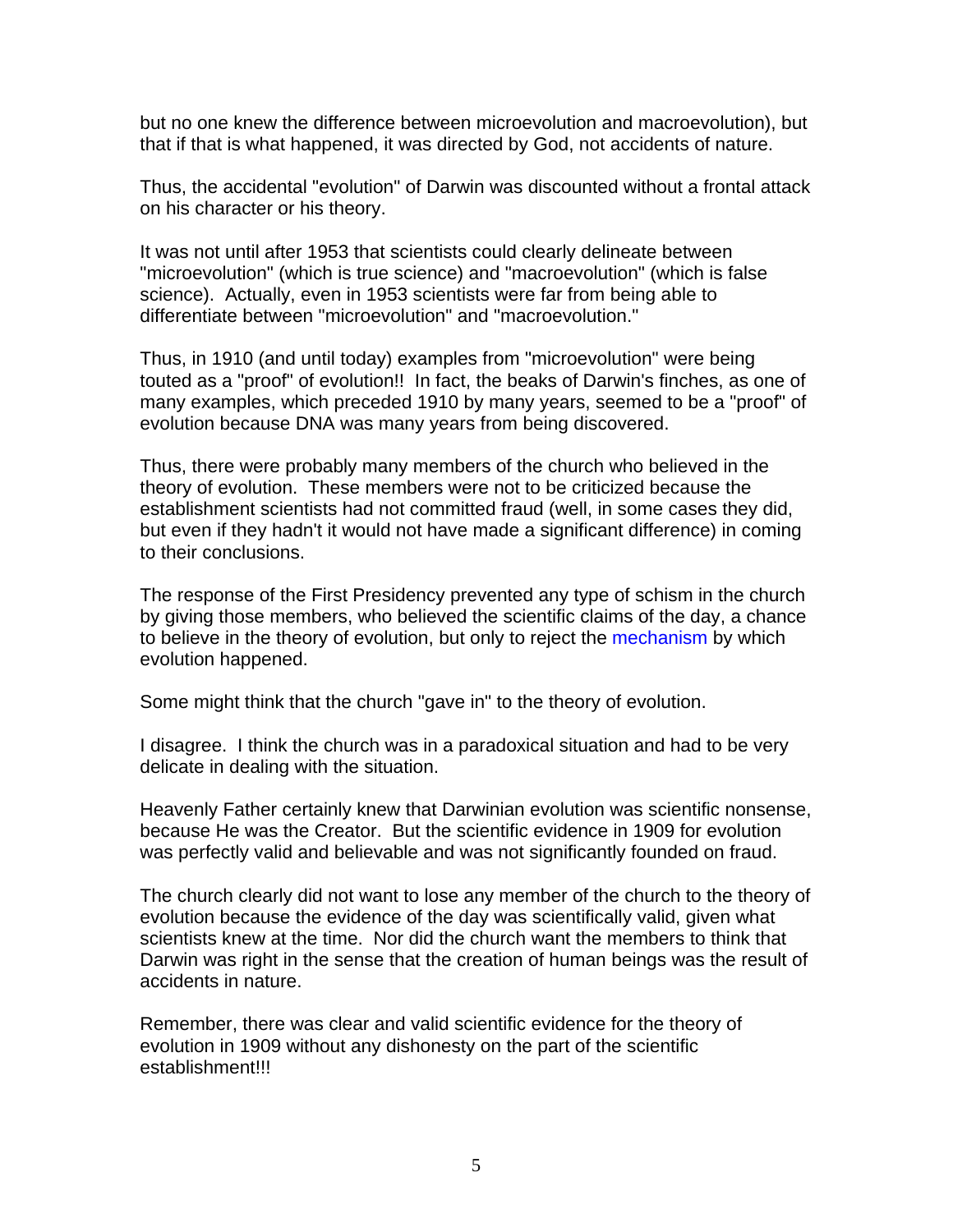Thus, in 1909, the church was not in a justifiable position to criticize the scientific establishment because the scientists were making claims which were perfectly honest based on the evidence they had access to!!

You don't criticize a person for doing the best they can, you only criticize them when they are dishonest and dishonesty at that time was relative rare.

Thus, there was no reason to make the scientific establishment look dishonest or ignorant, because they were not dishonest or ignorant at the time!! They simply lacked full and proper information about DNA.

The best way out of the predicament was for the church to admit that the scientists had a valid point and were not dishonest (based on the technology of the day), by accepting that Adam and Eve may have "evolved" from apes, but yet if this were the case, the First Presidency said that God controlled the evolution.

Of course, the First Presidency knew that Adam and Eve did not evolve from apes, even under the control of God, but they acknowledged this possibility probably in respect to the fact that the scientific community of the day was not pervasively dishonest.

The reply of the church was perfectly honorable because the church had no reason to criticize the scientists of the day because the scientists did have valid, believable evidence for evolution.

Their statement may have lessened the criticism of the scientific community relative to the church's position on evolution.

If there was any criticism in the quote it was that the prophets probably knew that the "evolution" part of the quote was not the correct option (there were 3 options) and that it was only there to be respectful to the scientific community of the time because they were doing the best they could given what they knew.

The scriptures are not devoid of pragmatic responses by prophets to prevent chaos in the church!!

An example is Jacob introducing his wife as his sister. It was not a lie, it was the truth. But normally he would have introduced his wife as his wife.

Pragmatism is not dishonesty. In fact it can be a statement of the truth or a respect for opposing opinions.

God could have directed evolution, at the DNA level, if He had wanted to. That is a fact and the statement acknowledges this fact. But God chose to create all species by design as far as we know from the scriptures and the above quote.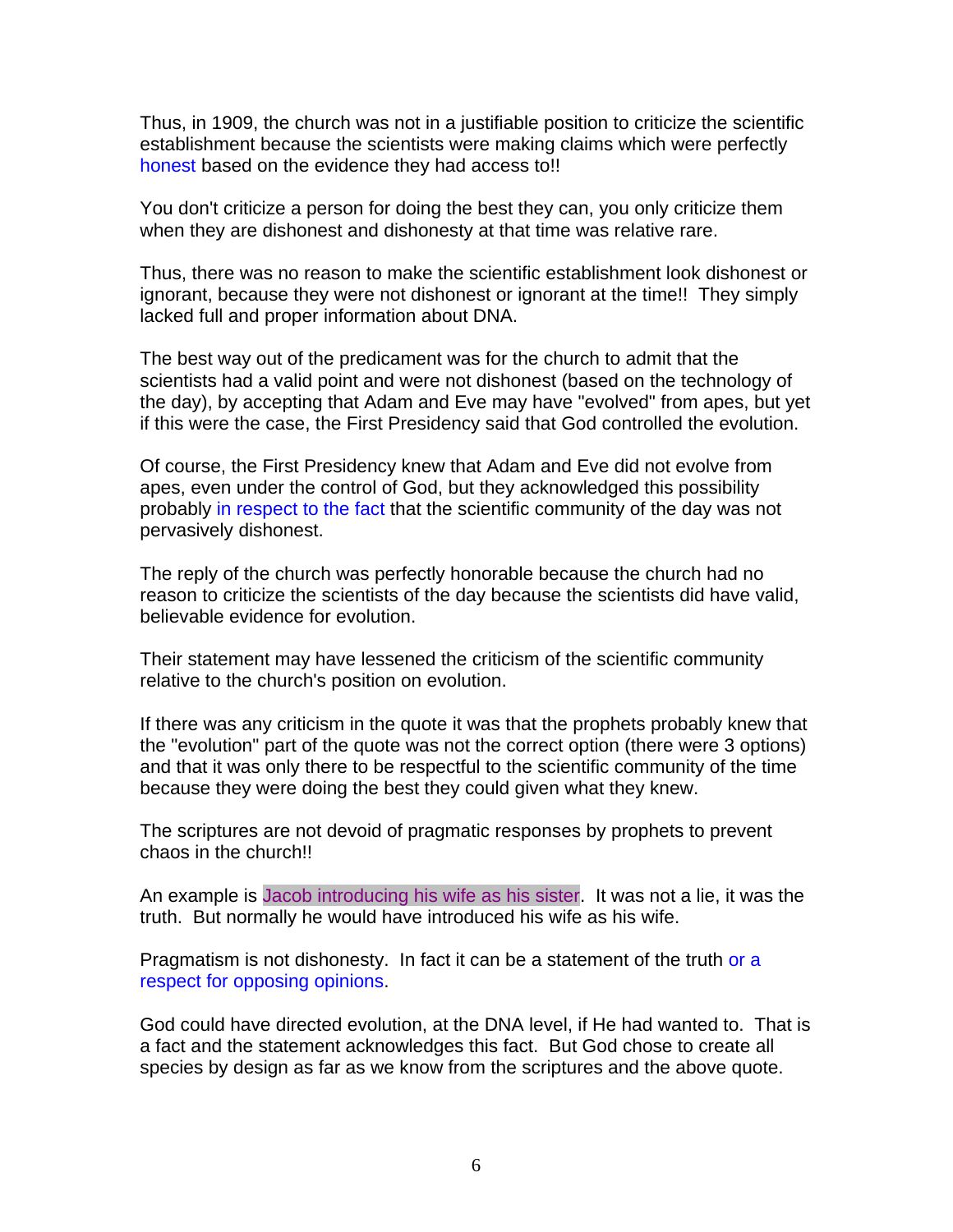The response of the First Presidency also gave those members of the church who associated with the scientists a way out of potential scientific criticism of the member's beliefs.

Who could deny that God could not control evolution!! That is a perfectly true statement and everyone knew that, even the atheists!!

Also, for members of the church who believed in evolution, it gave them a chance to maintain their dignity and the statement kept them from being ostracized by other members of the church because in fact the evidence for evolution was perfectly reasonable, given the discoveries at that time.

Keep in mind that the scientific establishment had plenty of evidence for the theory of evolution which was perfectly logical and legitimate!!

Thus, there was no reason for the First Presidency to ridicule the scientific establishment or to criticize those who believed in evolution or to say things that would challenge the theory of evolution; because there were plenty of valid scientific facts that honestly supported their theories.

In short, without the knowledge of DNA, the church could not scientifically argue with the scientists, even though the prophet likely knew the truth.

As always, it was an inspired response, albeit a pragmatic response, to a paradoxical situation where a frontal criticism of the theory of evolution would not have been justified and could have been a totally unnecessary disaster for both parties involved in the debate!!

But it was a true statement to say that God could have directed evolution from apes to humans. It is still a true statement long after the discovery of DNA!!

## **What About the Church and Evolution In the Post-DNA World?**

Today, the scientific establishment knows a lot about DNA.

From a mathematical perspective there is no mathematical excuse for any scientist to claim that "evolution" was true or even statistically possible (see the Patterns of Intelligence book).

Today, evolutionists use examples from microevolution to claim that evolution is true. This is an inexcusable and intentional lie and fraud!!!

It must be understood that today the scientific community's support of the theory of evolution is an intentional and well-calculated master deception!!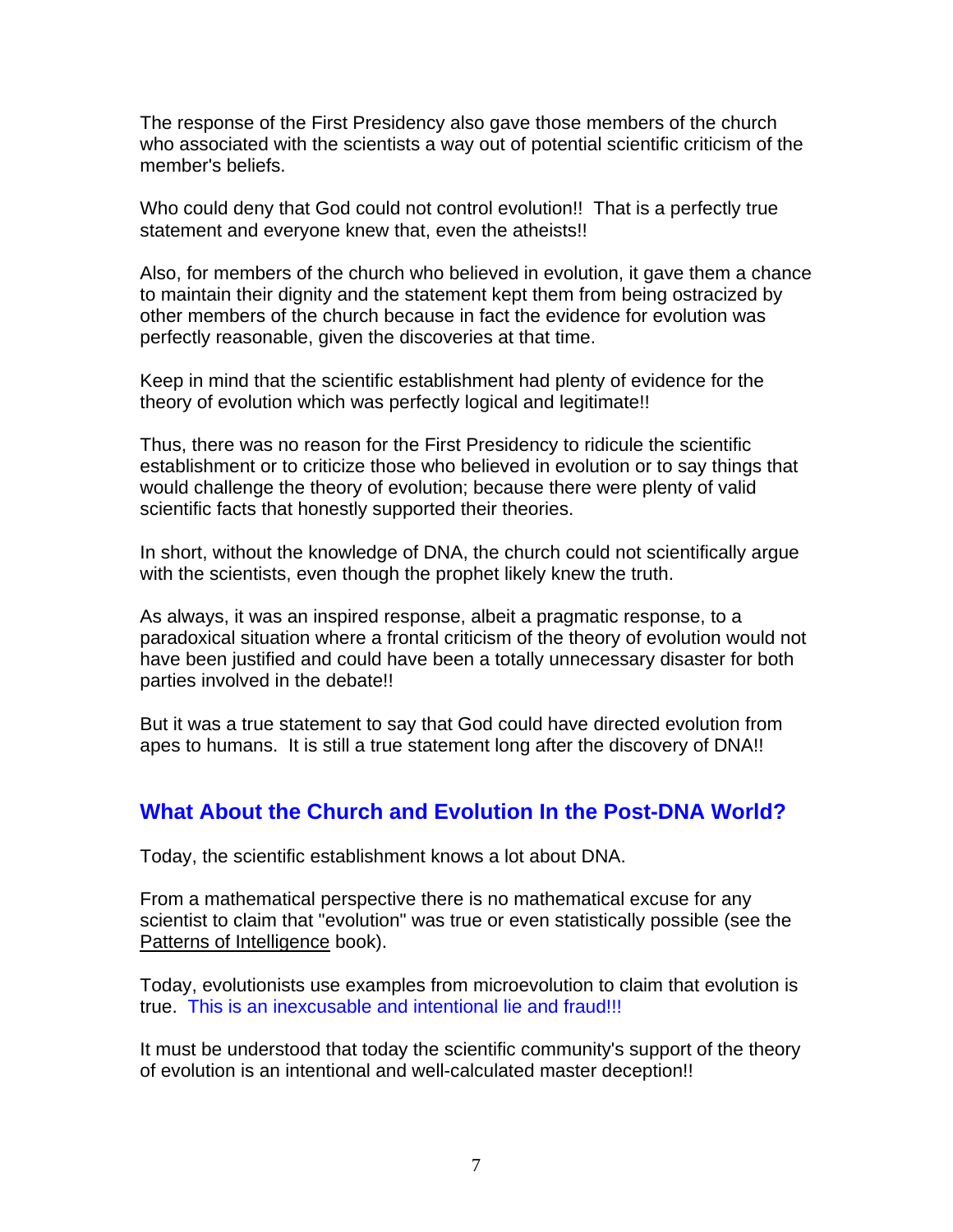The scientific community today does not have any integrity, not even a hint of integrity. They are full of lies and deceptions.

Today, there is overwhelming evidence that the theory of evolution is scientific nonsense and mathematically absurd.

Today, the church would have massive reasons to be critical of the scientific establishment for their fraudulent use of deceptive definitions and their ubiquitous avoidance of honest discussions of DNA.

Scientists now know that microevolution (e.g. Darwin's finches) could never in a billion years create a single new multi-cell species and that using examples from "microevolution" to "prove" the theory of evolution are nothing but a blatant and overt fraud!!

While macroevolution can explain the theory of evolution, the probability that macroevolution can explain the theory of evolution (in the creation of Adam and Eve) are far, far, far more absurd than claiming that the computer programs used to launch a space shuttle were written by monkeys which randomly pushed the keys of a computer.

The probability of the theory of evolution being explained by macroevolution are totally absurd and lack any modicum of a level of thought or analysis.

As I say in the Patterns of Intelligence book, in the history of this planet no more than 2 or 3 single-celled species could have been created by macroevolution. Certainly, no complex species, such as an insect or monkey, could have been created by macroevolution. It is mathematically insane to think otherwise.

In other words, the scientific establishment today lacks any modicum of integrity and it is easy to disprove the theory of evolution and to expose the frauds of the scientific establishment.

The scientific establishment itself should admit that macroevolution is clearly scientifically impossible as an explanation for human DNA. But that will never happen due to a massive, massive lack of integrity as is evidenced by their continued use of examples from microevolution to claim that macroevolution (i.e. true "evolution") is a fact. In fact, neither theory can explain the existence of human DNA, but for very different reasons.

Sorry, but there is absolutely no excuse in the world that "scientists" don't know the difference between microevolution and macroevolution. Scientists are not as dumb as monkeys; though they act as if they are. They primarily lack the integrity to admit defeat.

So what should the LDS church do today about the theory of evolution?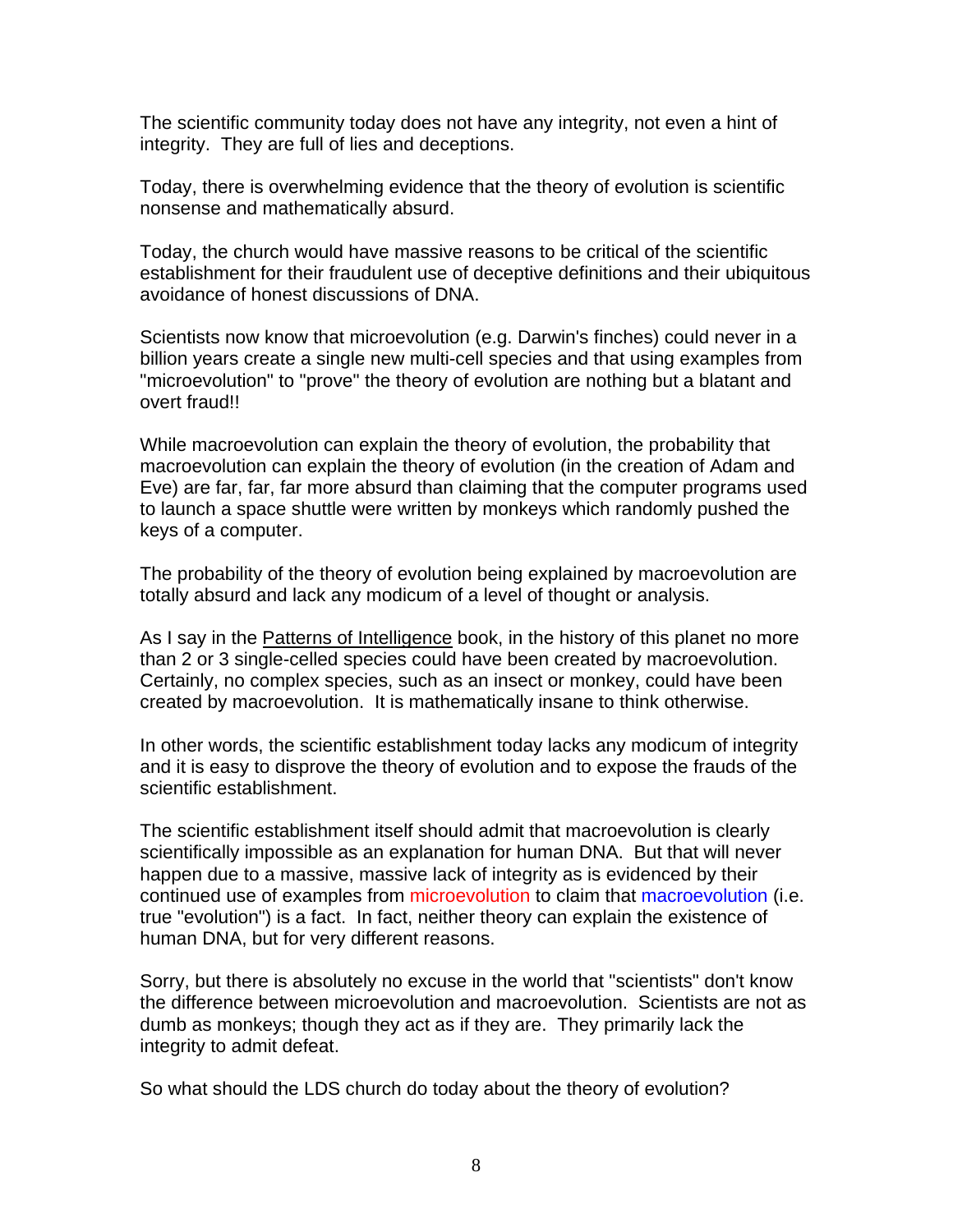The problem the church faces is the absolute control of the scientific establishment and the total control of the mass media by those who support the theory of evolution fraud.

In some cases the powers that be support the theory of evolution due to their atheism and in other cases they push the theory of evolution for personal profit.

If the church were to come out openly against the theory of evolution; then the media, combined with the scientific establishment, would have a field-day criticizing the church as living in the dark ages of science.

The general public is totally brainwashed by the sophisticated tactics of the media and it could greatly hinder the mission of the church to openly attack the theory of evolution.

There is no way the church could get enough truth to the general public to form a response to the propaganda of the media, which totally controls virtually everything the general public hears and believes.

*"No one understood better than Stalin that the true object of propaganda is neither to convince nor even to persuade, but to produce a uniform pattern of public utterance in which the first trace of unorthodox thought immediately reveals itself as a jarring dissonance."*  Alan Bullock, Hitler and Stalin: Parallel Lives

The media today are masters of creating a "*uniform pattern of public utterance*." The general public today is totally brainwashed by whatever the media says. The word "zombie" clearly comes to mind when thinking about the general population and the media.

Thus, due to the power and lack of integrity of the scientific establishment, and the total lack of integrity of the media, which together totally control the minds of the people with false scientific claims; it clearly would be in the best interests of the church to avoid an official direct attack against the theory of evolution (i.e. an official attack against the scientific establishment).

Nor would the church ever say that the scientific establishment was totally corrupt, the church is far too diplomatic to do that, even though it is largely true!! It is not totally true because there are many honest scientists in the scientific establishment, some who have been deceived and some who know the truth.

But perhaps the real reason the church has not come out more aggressively against the theory of evolution, even though its doctrines are a mirror image of LDS doctrine (see the Patterns of Intelligence book), is that the scientific establishment has so intentionally obfuscated scientific terminology, and twisted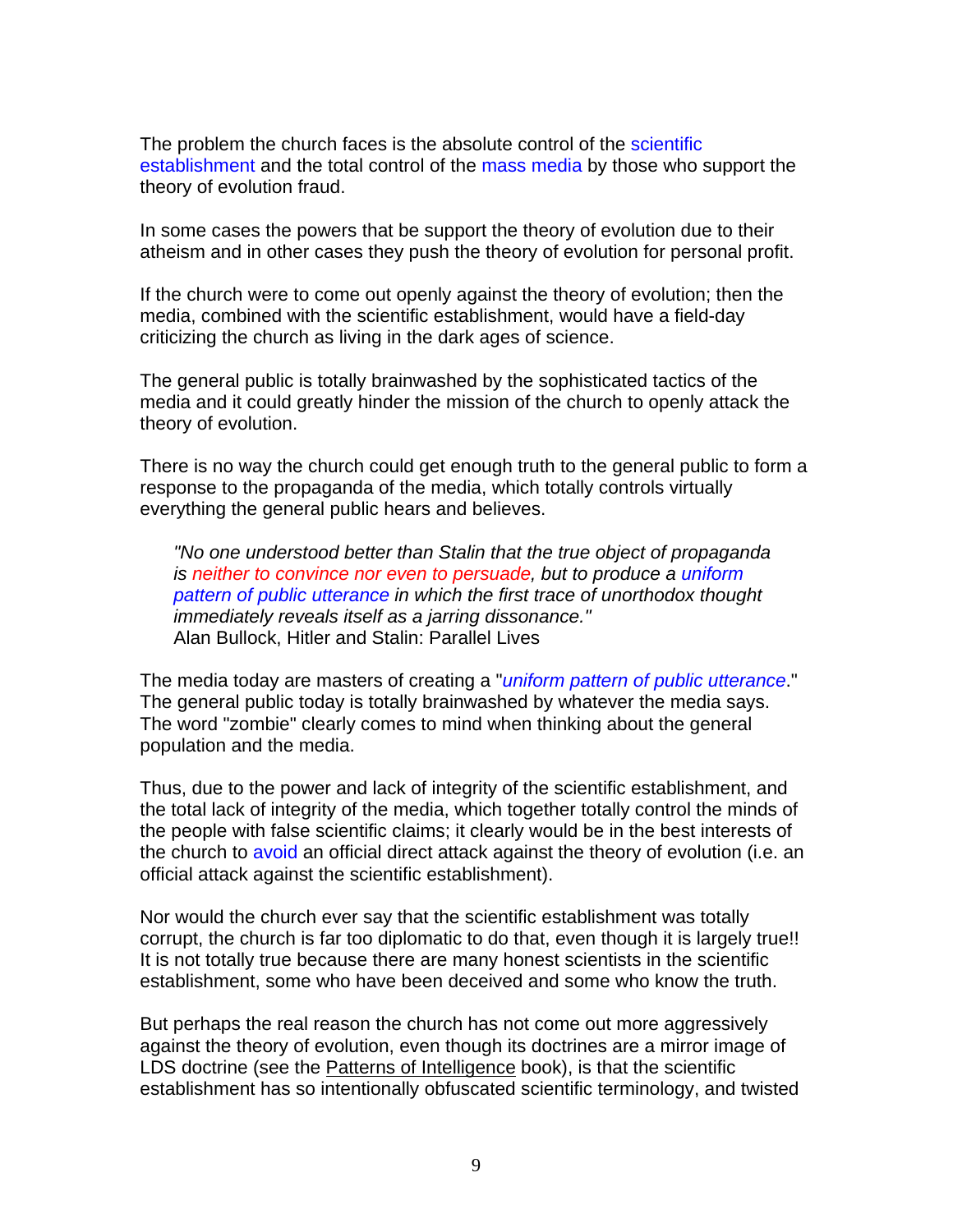the minds of their students, and proven that they are willing to invent data, that the church would look like dolts in the minds of many people who have been indoctrinated by the scientific establishment's clever deceptions.

Thus, the LDS church is in a paradoxical situation if it were to make any type of claim critical of the theory of evolution, even though the "theory" of evolution is clearly mathematical nonsense and more important is doctrinally false.

Any evolutionist reading this would be jumping up and down for joy that the LDS church has been defeated by the scientific establishment's lack of integrity and their roadblocks to prevent the church from attacking the theory of evolution.

However, don't jump too high and don't underestimate the Lord!!

What the church has done, from its inception (which was done in 1830, long before the theory of evolution was generally known to the public!!) is claim that Adam and Eve were created by the hand of God. Actually, this claim was in the Old Testament and was clearly reaffirmed by modern scriptures (e.g. 2 Nephi 2:15-20 in the Book of Mormon, which was published 29 years before the Origin of Species, as one example).

The above quote by the First Presidency simply says we don't know HOW God created Adam and Eve. There is no option other than God; we have just not been told HOW He did it.

This is essentially a slap in the face of the theory of evolution (because the theory of evolution is excluded as an option to explain where humans came from) and it does not depend on statistics because macroevolution is far beyond having any rational statistical chance of creating a single new complex species, much less many thousands of them (see the Patterns of Intelligence book) which would be necessary to explain how the "first living cell" "evolved" into human DNA.

The mathematical truth is that macroevolution could never have created Adam or Eve from the "first living cell"!!! It would have taken many tens of thousands of new, highly sophisticated genes, created solely by macroevolution, to create Adam and Eve from a "first living cell."

This is an inane claim because scientists have never seen a single, new functional gene be created by macroevolution even in single-celled bacteria.

This is precisely why the scientific establishment has to use two crutches to get people to believe in the theory of evolution: first, deception in science and second, the brainwashing power of the media.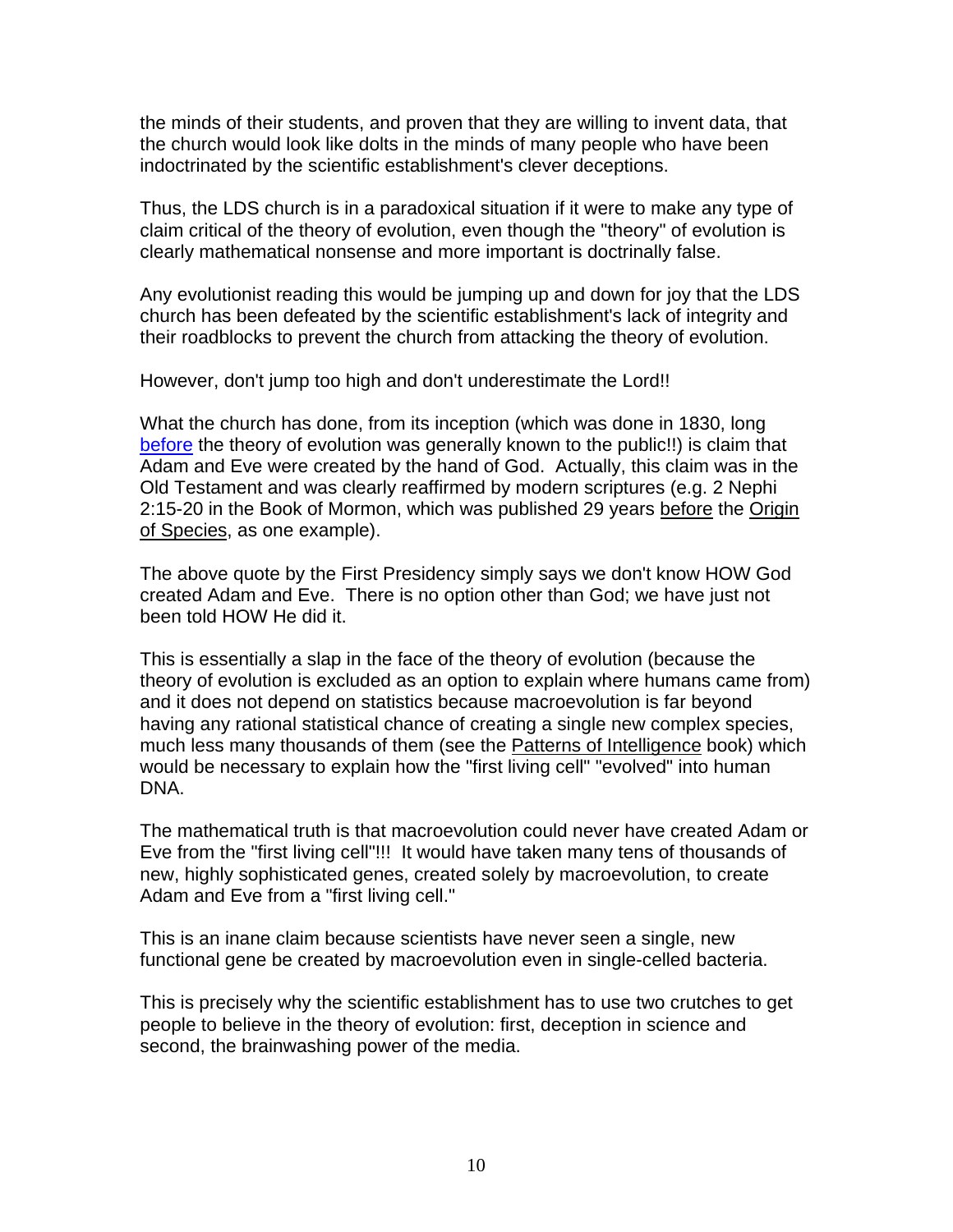So to claim that many millions of mathematically impossible coincidences could have happened before the time of Adam and Eve would be an open door to their absolute ignorance!!

While the media would protect the evolutionists, don't underestimate the money and brains (of God) behind the LDS church.

Scientists would be insane to claim that there was enough scientific evidence to prove that Adam and Eve were not created by God due to the statistically inane absurdity of macroevolution!!!

Note also that the church's claim about Adam and Eve is "past tense," meaning it makes claims for events that have already happened. Unlike claiming that evolution is false, which would include future events, the claim about Adam and Eve is a perfectly safe claim which absolutely cannot be challenged scientifically!!!

To make a claim about the future (i.e. to claim that macroevolution could never create a new gene) would expose the church to the design and creation of **fraudulent scientific "studies"** to "prove them wrong." The scientific establishment has proven many times its willingness to commit outright scientific fraud to get their students to idolize them and ridicule religion.

In fact, the scientific community commits outright scientific fraud every time it claims that evolution is a proven fact of science. Fraud is more common than rain falling on the scientific community.

By the church making a claim about historical events, instead of future events; the scientific establishment would have to claim that many millions of examples of macroevolution have occurred in the past, instead of just one in the present (only one fraud would be needed to disprove a future claim against macroevolution by the church).

There is no way in the English language to describe how inane the claim is that macroevolution created all species on this planet. That is precisely why the scientific establishment uses outright fraud to support the theory of evolution.

By using their power in the classrooms and the media, and with the use of massive deceptions and fraudulent data, and massive amounts of money, scientists have managed to convince many people that evolution actually happened!!

In other words, to challenge the current, official claims of the church, scientists would have to show evidence that macroevolution could have created thousands of consecutive species, and millions of new genes and algorithms, from the "first living cell" (FLC) to Adam and Eve, purely by macroevolution!!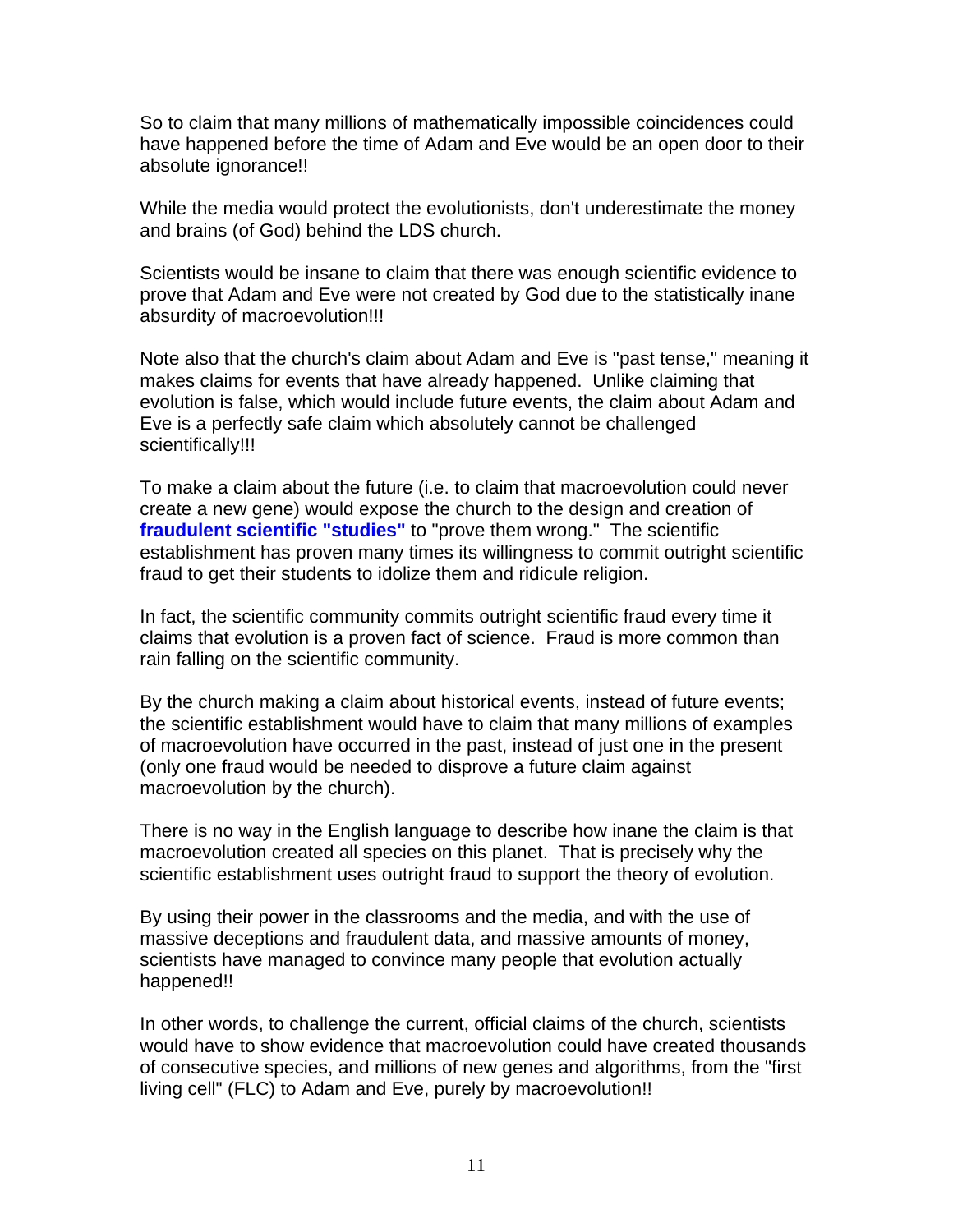This would be a laughable claim except for their control of the media and their control over what students hear in the classrooms.

Plus the evolutionists would have to prove macroevolution created millions of other genes for species not on our ancestry of species to the FLC. Such a claim would not only be unscientific, it would be statistically insane beyond comprehension!!!

Remember, there is not one shred of scientific evidence that macroevolution has ever happened on this planet a single time or that it is even remotely within the realm of possibility that it has ever has happened a single time, much less millions of times which would have been required for Adam and Even to have descended from a "first living cell."

While scientists claim that Adam and Eve did descend from the "first living cell" all of their false "evidence" comes from massive deceptions where the evidence comes from microevolution, not macroevolution!!

Were the scientific establishment to attack the church's claim that Adam and Eve were created by the Hand of God, in court, they would have to have plenty of evidence to prove that macroevolution can easily create new species. They cannot do that.

While such a claim might go over well in a classroom of attentive students, in a court of law it would be crushed by anyone who understood the difference between microevolution and macroevolution and who knew how the scientific establishment operated.

And the church has the resources to hire plenty of bright and inspired people to defend the church, especially in a situation so ludicrous as the scientific establishment's inane claim that Adam and Eve were created by macroevolution from the "first living cell."

And even if the evolutionists could find a corrupt judge, as they have done in the past, the church has the financial resources, and the political clout, to appeal the decision to a higher court of law.

Scientists have NEVER proven macroevolution has happened a single time in this Universe and they would never make such an absurd claim if anyone remembered the "Axiom of Random Mutations", which many scientists obviously don't comprehend (see the Patterns of Intelligence book).

In a sense, the church really doesn't have to say anything about the theory of evolution because its claim that Adam and Eve were created by God is clearly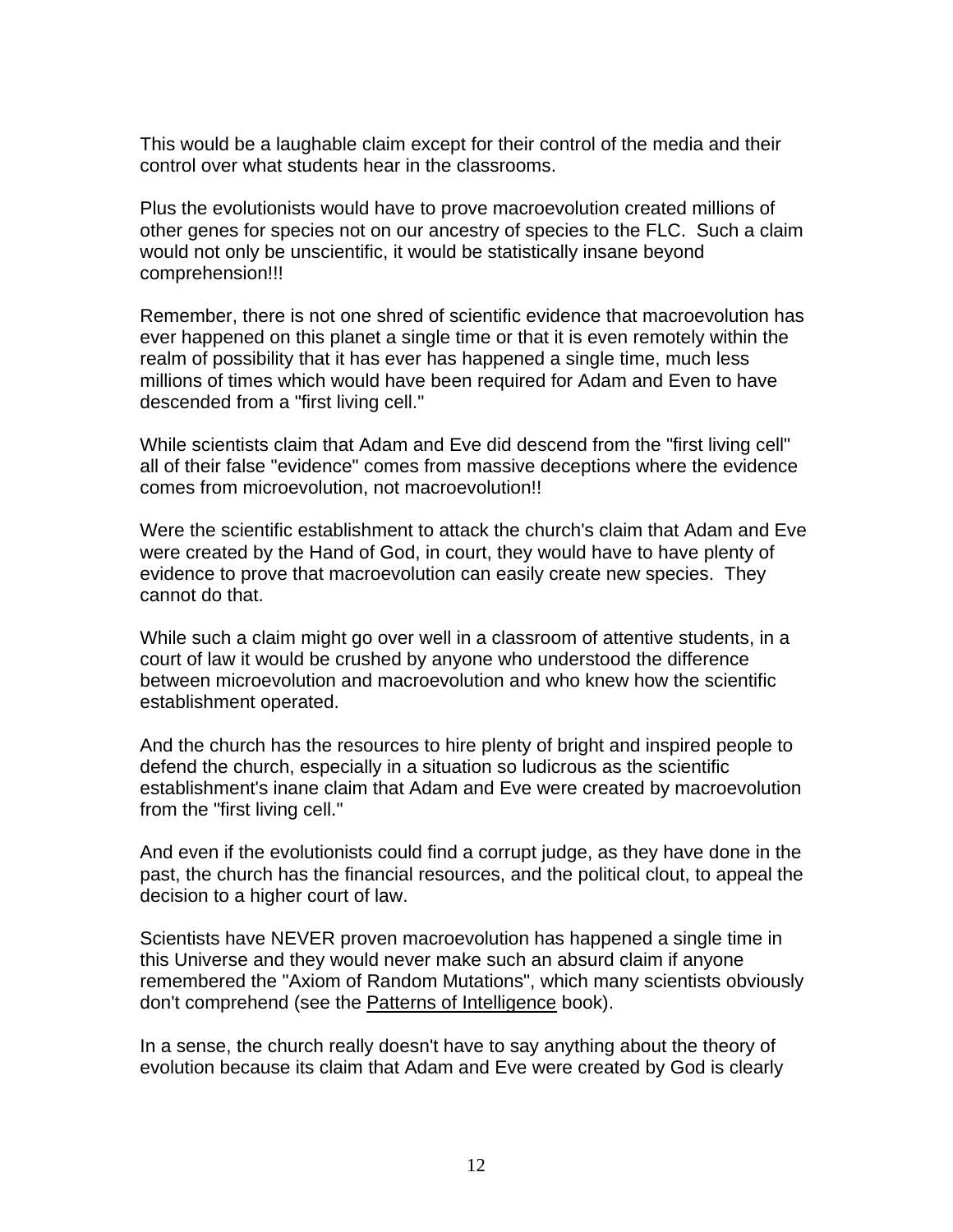church doctrine and any honest scientist would have to admit it is also a scientifically accurate historical claim!!

Whether God created the species as in creation, or He created their DNA in turn, as in God-driven evolution, we do not know. The First Presidency simply said that God created all species.

But the Adam and Eve account is not the only official church statement on the theory of evolution.

Alma 30, which is the account of Korihor teaching the theory of evolution, makes the church's position about the theory of evolution very clear. In this chapter it is stated that satan personally appeared to Korihor and taught Korihor the theory of evolution!!

Plus, to add insult to injury to the scientific community, the Book of Mormon (in the account of Adam and Eve and the account of Korihor) was public information 29 years before the theory of evolution was known by the general public. Thus, no one can claim that the account of Korihor was a reactive attempt by the church to challenge Darwin's major book!!

But there is another reason the church does not actually confront the theory of evolution publicly, namely the potential ramifications to some members of the church.

If the church were to attack the theory of evolution openly (instead of burying its doctrines in the Book of Mormon and other scriptures), graduates of BYU, for example, might not be able to find jobs in certain fields and/or they may not be able to get into certain graduate schools, etc. Plus, the media would have a fieldday any time they wanted to mock the church.

Few members of the church comprehend the power of the media and schools to convince people to believe things which cannot possibly be true. The concept of the "whited sepulcher" is just as true today as it was in the time of the Savior.

But the church does have allies, friends and good relations with many other churches which also claim that the Bible is literally true. These allies might not be so quick to come forward and join with the church if the church made an open attack on the theory of evolution.

Remember, the general public still has no clue what the difference between microevolution and macroevolution is, and scientists constantly bombard the general public with examples from microevolution which pose as "proof" of macroevolution.